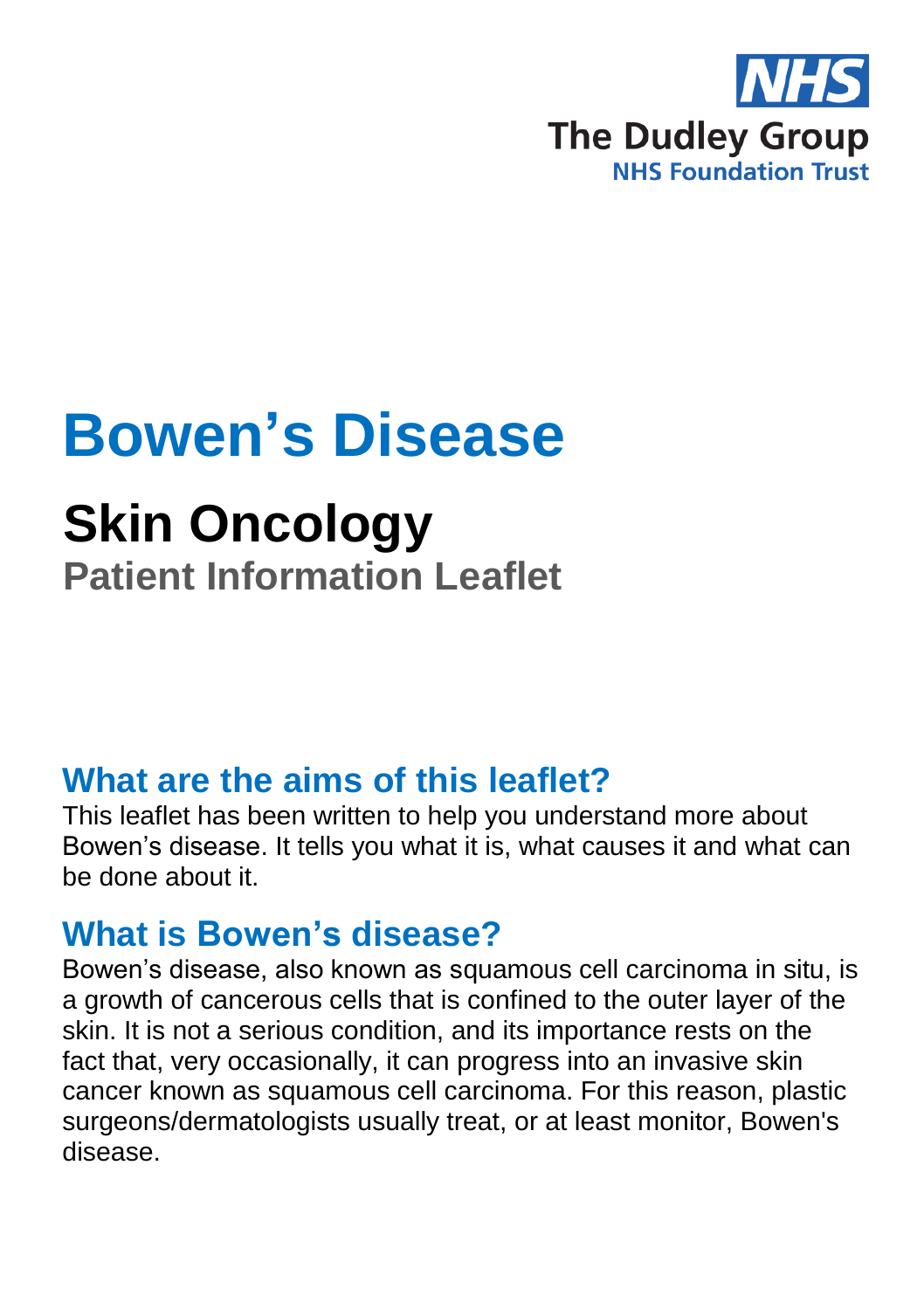#### **What causes it?**

Most cases of Bowen's disease develop as a result of long-term sun exposure, and it is more likely in those receiving long term immunosuppression medication. Very occasionally, Bowen's disease may be seen following radiotherapy, longstanding arsenic ingestion (very rare nowadays) or on the genitals in association with the virus that causes warts (the human papillomavirus). Bowen's disease is neither infectious, nor due to an allergy.

## **Is it hereditary?**

No, but some of the factors that increase the risk of getting it, such as fair skin and a tendency to burn in the sun, do run in families.

## **What are its symptoms?**

Often there are no symptoms, although the surface may catch on clothing.

## **What does it look like?**

A patch of Bowen's disease starts as a small, red, scaly area, which grows very slowly. It may reach a diameter of a few centimetres across. It commonly occurs on sun-exposed skin, especially the face, scalp and neck, as well as the hands and lower legs. More than one area may be present. The development of an ulcer or lump on a patch of Bowen's disease may indicate the formation of invasive squamous cell cancer.

#### **How will it be diagnosed?**

A patch of Bowen's disease can look rather like other scaly skin conditions, such as psoriasis. For this reason, a biopsy (a small sample of skin) may be needed to make the diagnosis.

## **Can it be cured?**

Yes. As Bowen's disease is confined to the surface of the skin, there are a variety of ways in which this can be achieved.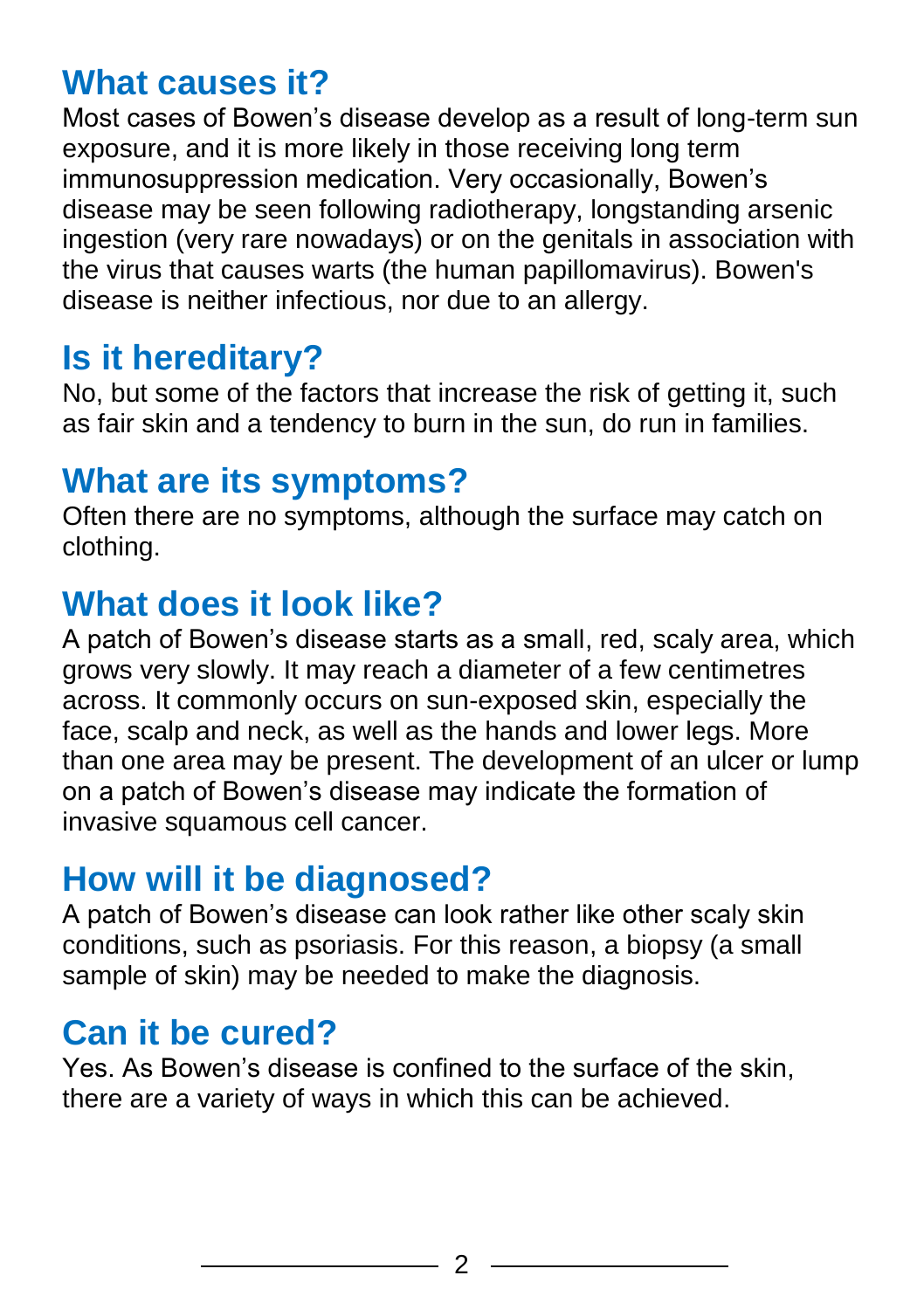## **How can it be treated?**

A number of treatments are available for Bowen's disease:

• **Freezing with liquid nitrogen** - this is done in the clinic. It causes redness, puffiness, blistering or crusting, and may be slow to heal. It can be done in stages for large patches.

• **Curettage** - this involves scraping off the abnormal skin under a local anaesthetic. The area then heals with a scab, like a graze.

• **Excision** - the abnormal skin can be cut out under a local anaesthetic, provided it is not too large. This involves cutting around the lesion and stitching the skin, which will leave a scar. If this method of treatment is chosen, you will be informed about the type of surgery planned and any other potential complications.

• **5-fluorouracil cream** - this is a cream that may control or eradicate the disorder. There are different ways of using it, and, if it is felt to be the best treatment, the doctor who sees you will explain these to you. It works by killing the abnormal skin cells. This means that the skin will become red and look worse during treatment, and will then heal after the end of the course of treatment, once the abnormal cells have gone.

• **Imiquimod (Aldara) cream** - this was originally developed for the treatment of genital warts, but imiquimod cream has been found useful in treating Bowen's disease. It also causes inflammation of the skin during treatment.

• **Photodynamic therapy** - a chemical is applied to the skin that makes the cells in the patch of Bowen's disease sensitive to particular wavelengths of light. Light from a specially designed lamp is then shone onto the patch. This treatment can be painful and cause inflammation, however, any inflammation should disappear within a few days.

• **Radiotherapy and laser** are other therapies occasionally used for the treatment of Bowen's disease, although radiotherapy is not used for patches on the lower leg.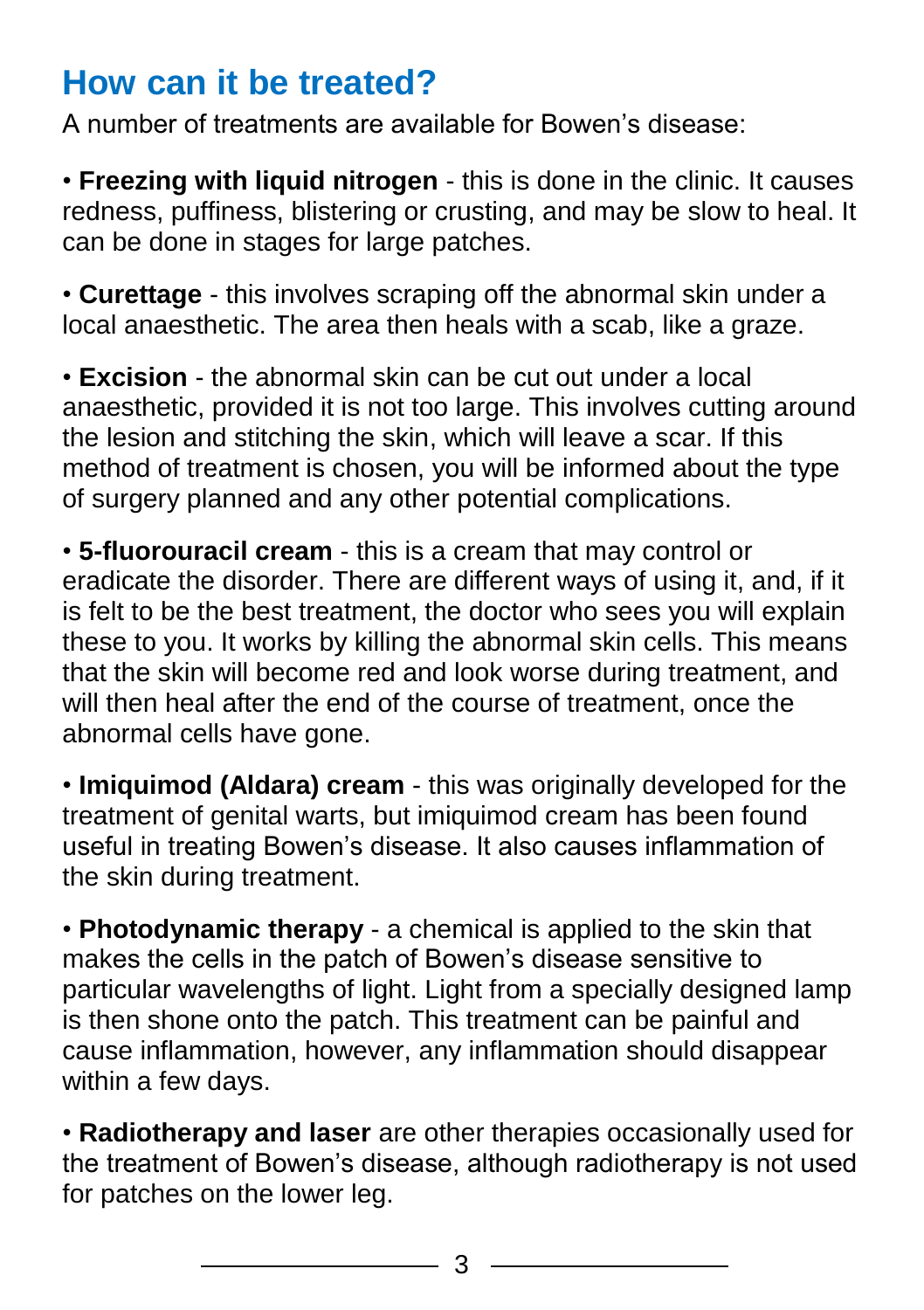A particular problem with Bowen's disease is that it is frequently found on the lower leg - where the skin is often tight and sometimes quite fragile, especially in older patients. Healing there is slow. Many factors, therefore, play a part in selecting the right treatment:

- The size and thickness of the patch.
- The number of patches.
- The presence of swelling of the legs.
- The general state of the skin on the legs.
- The patient's preference.

If the affected area is judged to be thin and not likely to cause problems, your dermatologist may simply suggest that it is kept under observation in a clinic, or in some cases by yourself or by your GP.

## **Self-care (what can I do?)**

From now on, you should take sensible precautions to prevent additional patches of Bowen's disease developing. This means

• Protecting your skin with clothing, and not forgetting to wear a hat that protects your scalp, face, neck and ears, and a pair of ultraviolet (UV) protective sunglasses.

• Spending time in the shade between 10am and 3pm when it's sunny.

• Choosing a sunscreen with a high protection SPF (SPF 30 or more) to protect against UVB, and looking for the UVA circle logo and/or four or five UVA stars to protect against UVA. Apply plenty of sunscreen 15 to 30 minutes before going out in the sun, and reapply frequently, especially after swimming, and in accordance with the manufacturer's recommendations.

• Check your skin regularly for new patches.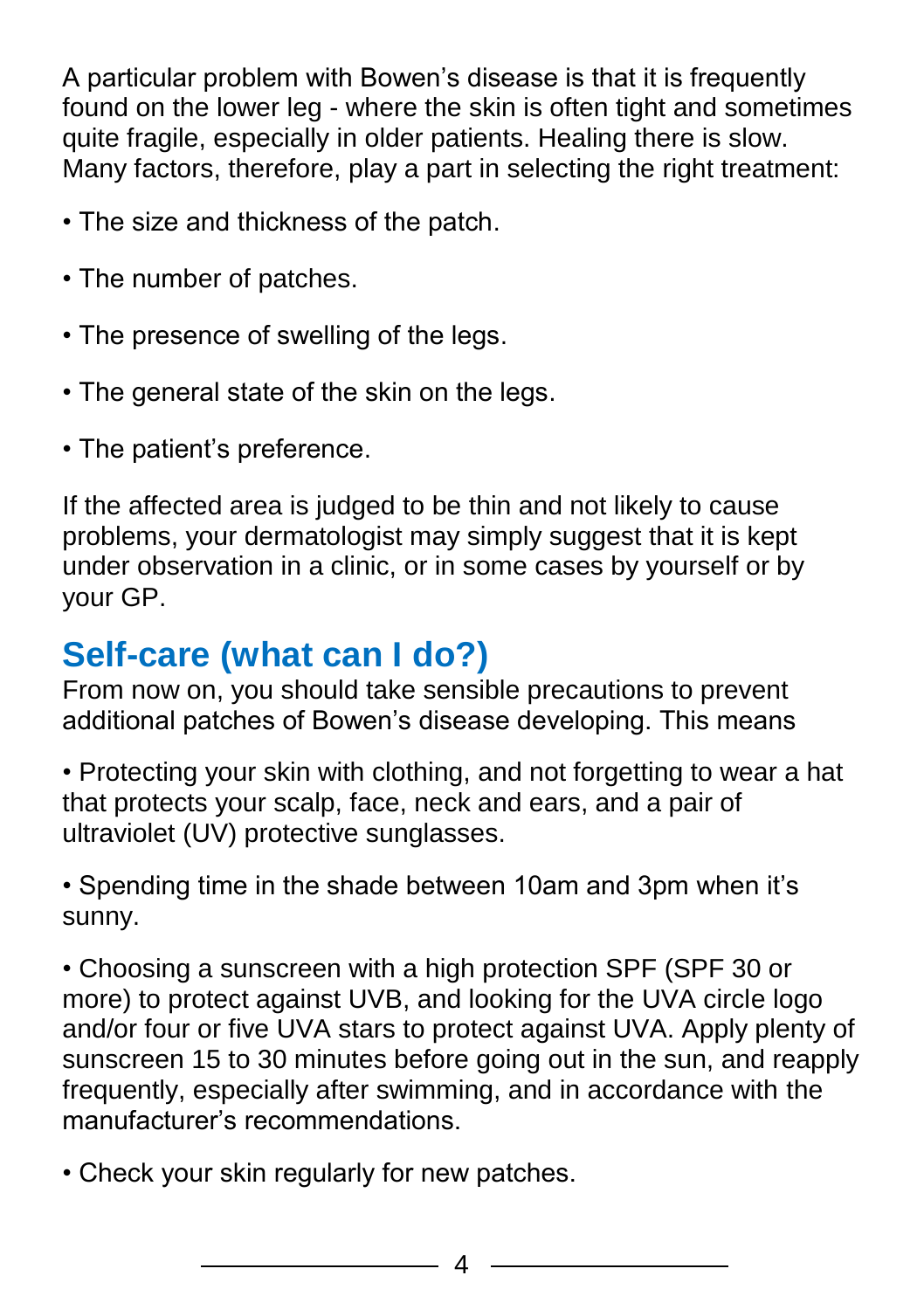• The smaller your patch of Bowen's disease is, the better the results of treatment are likely to be. If you think another one is developing, see your doctor about it promptly.

• If your patch changes in any way (e.g. bleeds, ulcerates or develops a lump) contact your doctor as soon as possible as this could be the start of an invasive skin cancer.

## **Vitamin D advice**

The evidence relating to the health effects of serum vitamin D levels, sunlight exposure and vitamin D intake remains inconclusive. Avoiding all sunlight exposure if you suffer from light sensitivity, or to reduce the risk of melanoma and other skin cancers, may be associated with vitamin D deficiency.

Individuals avoiding all sun exposure should consider having their serum vitamin D measured. If levels are reduced or deficient, they may wish to consider taking supplementary vitamin D3, 10 to 25 micrograms per day, and increasing their intake of foods high in vitamin D, such as oily fish, eggs, meat, fortified margarines and cereals. Vitamin D3 supplements are widely available from health food shops.